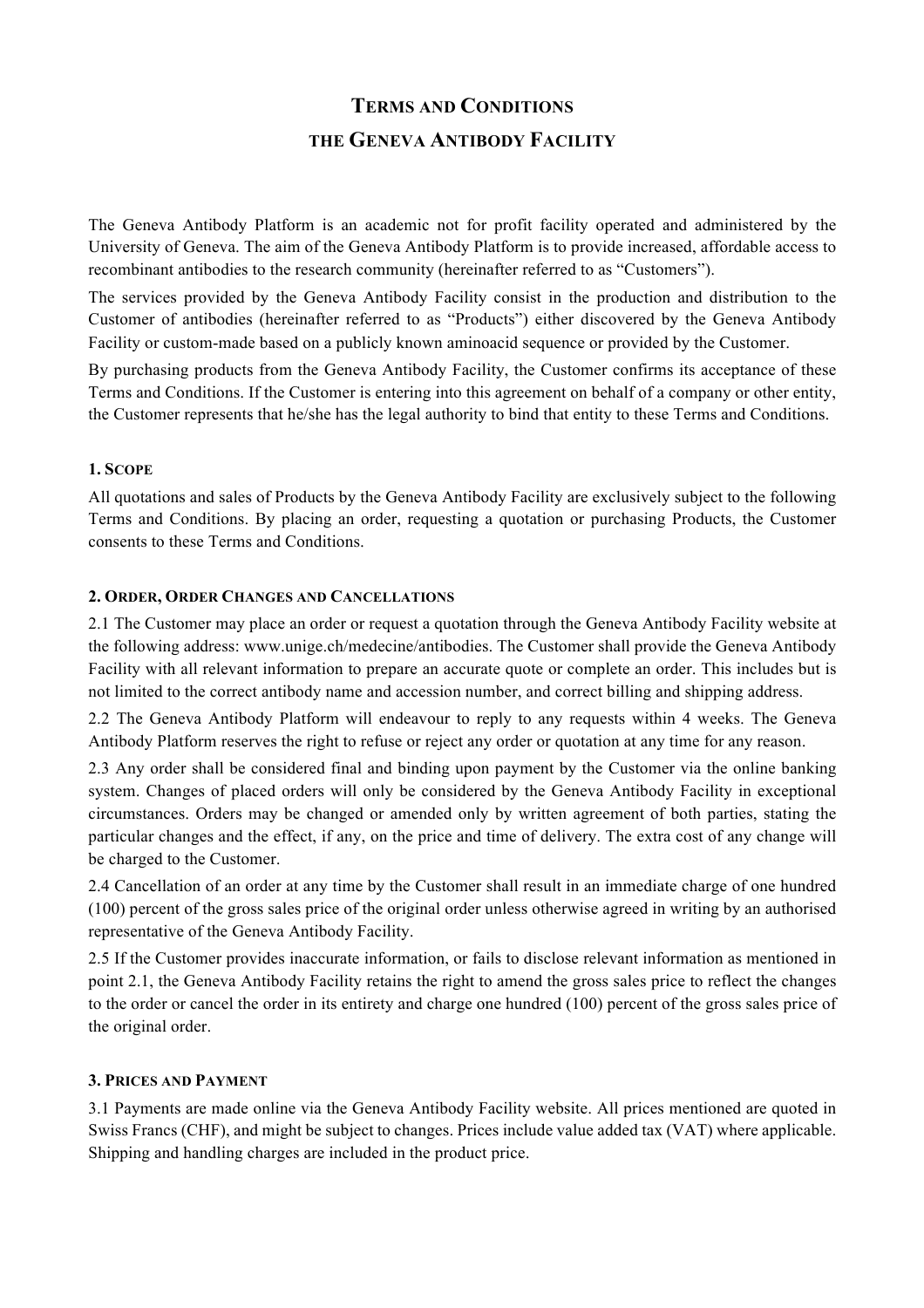## **4. TRANSPORT AND DELIVERY**

4.1 The Products are delivered by the Geneva Antibody Facility as non-purified supernatant produced in serum-free, chemically defined medium; transport is done at room temperature.

4.2 Delivery times refer to the period from the payment by the Customer until the shipment date of the Products by the transport company selected by the Geneva Antibody Facility. The delivery times mentioned hereunder are estimates and provided for information purposes only.

- For antibodies produced for the first time, delivery time is approximately 4 weeks.

- For antibodies already produced in our facility, delivery time is approximately 2 weeks.

4.3 Shipping times and conditions may vary from country to country, and are dependent on the conditions of the transport company selected by the Geneva Antibody Facility. A copy of the bill and the tracking number of the shipment will be sent to the Customer electronically. It is the responsibility of the Customer to track the course of the shipment and, if necessary, to contact the answerable customs authorities.

## **5. PRODUCT USE**

5.1 The Customer acknowledges that the Products are intended **only for use in laboratory and research**, and shall not be employed for clinical, therapeutic or any commercial purposes. The Geneva Antibody Facility supplies Products only for the purposes of public research, experimental and teaching institutes, technical facilities and pertinent industrial units.

5.2 The Geneva Antibody Facility reserves the right to refuse any order where it reasonably believes that the Products will be used for unauthorised purposes.

## **6. NO WARRANTIES**

6.1 The Geneva Antibody Facility shall perform its obligations by applying its best scientific knowledge and best scientific standards. The Geneva Antibody Facility has only an obligation of means in the production of the Products.

6.2 The Geneva Antibody Facility will use its reasonable efforts to deliver non-purified cell supernatants in serum-free with a concentration that can reach 50-100 mg/L. However, the Geneva Antibody Facility cannot guarantee that all antibodies will be produced at high yields in this system and in yields enough to be detected by its standard procedure, especially when the antibody is produced for the first time at the Geneva Antibody Facility. In such case, no reimbursement is possible.

6.3 The Products are provided as such by the Geneva Antibody Facility without any prior analysis. The Geneva Antibody Facility makes no warranties, either express or implied, including but not limited to warranties of quality, quantity, specificity or potential of replication of the Products.

6.4 The Geneva Antibody Facility makes no warranties that the use of the Products will not violate any intellectual property rights of third parties.

## **7. LIABILITY**

7.1 The Geneva Antibody Facility shall be liable towards the Customer only in the event of fraud or gross negligence for any damages suffered in connection with any order placed and/or completed.

7.2 In the event that the Customer decides to commercialize products and/or services based on the Products, the Customer shall bear the sole responsibility for the conception, use and commercialization of such products or services and shall be liable towards third parties in connection with this conception, use or commercialization. The Customer agrees to indemnify and defend the Geneva Antibody Facility against any such claim from third parties brought against the Geneva Antibody Facility.